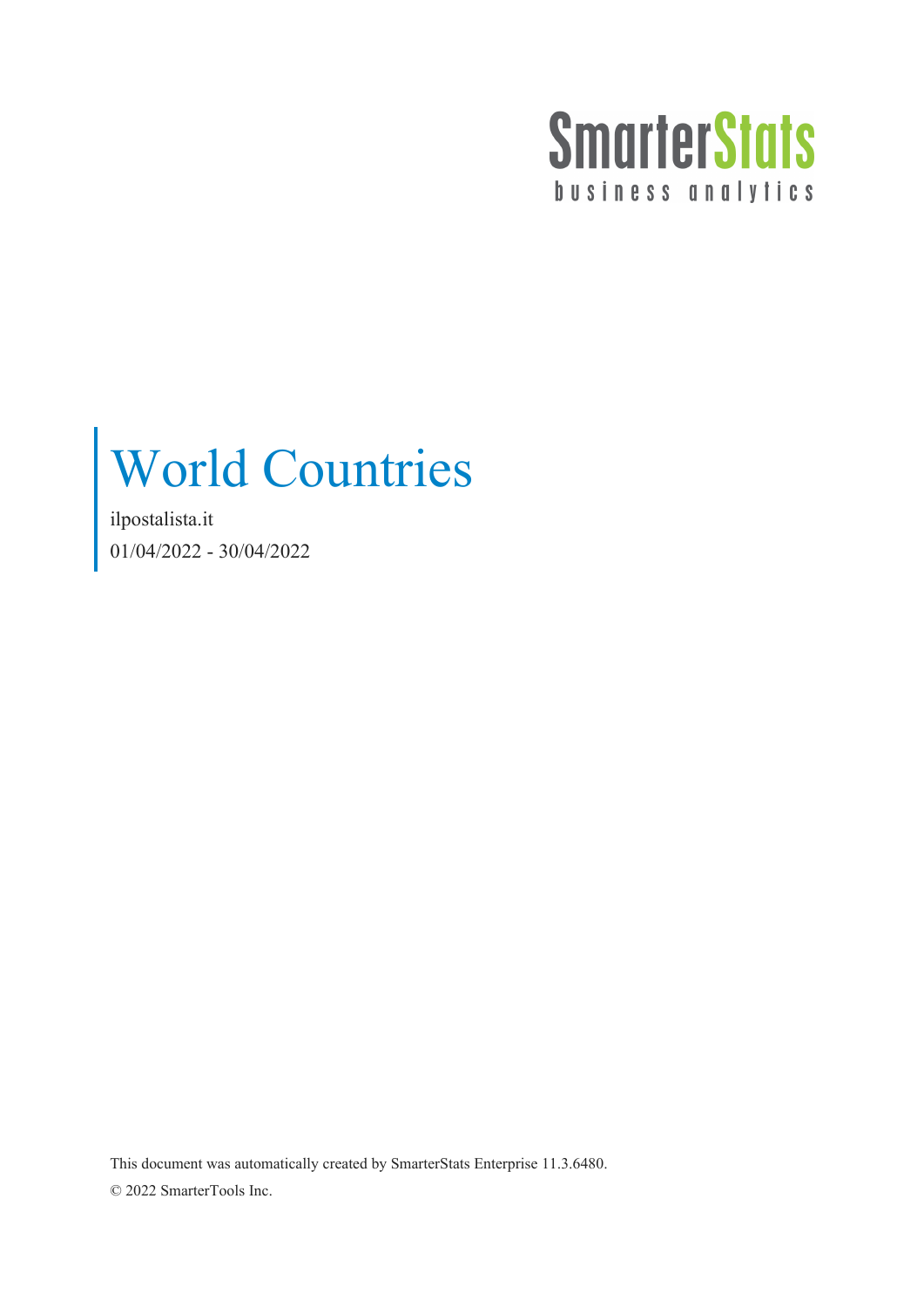## **World Countries**

01/04/2022 - 30/04/2022



|                | Country                   | Page<br><b>Views</b> | <b>Visits</b> | <b>Visitors</b> |         | Hits Bandwidth       |
|----------------|---------------------------|----------------------|---------------|-----------------|---------|----------------------|
| $\mathbf{1}$   | Italy                     | 31.354               | 33.708        | 17.170          | 456.466 | 93.372,5<br>MB       |
| $\overline{2}$ | China                     | 7.072                | 826           | 152             | 11.631  | 3.931,0<br>MB        |
| $\overline{3}$ | <b>United States</b>      | 5.552                | 4.312         | 1.220           | 27.351  | 4.877,6<br>MB        |
| $\overline{4}$ | N/A                       | 2.389                | 1.541         | 726             | 17.273  | 2.478,1<br>MB        |
| 5              | France                    | 2.378                | 2.169         | 918             | 23.454  | 4.390,0<br><b>MB</b> |
| 6              | Germany                   | 816                  | 1.026         | 295             | 3.264   | 599,6 MB             |
| $\overline{7}$ | <b>Russian Federation</b> | 577                  | 513           | 110             | 1.849   | 858,4 MB             |
| 8              | India                     | 519                  | 598           | 193             | 6.015   | 1.302,1<br><b>MB</b> |
| 9              | Netherlands               | 493                  | 292           | 68              | 2.145   | 448,9 MB             |
| 10             | United Kingdom            | 405                  | 422           | 183             | 4.486   | 1.062,1<br>MB        |
| 11             | Switzerland               | 264                  | 302           | 179             | 3.590   | 629,0 MB             |
| 12             | Kazakstan                 | 181                  | 177           | $\overline{4}$  | 183     | $0,6$ MB             |
| 13             | <b>Brazil</b>             | 166                  | 133           | 113             | 1.715   | 360,0 MB             |
| 14             | Poland                    | 163                  | 207           | 107             | 1.644   | 225,2 MB             |
| 15             | Spain                     | 159                  | 143           | 120             | 2.498   | 884,7 MB             |
| 16             | Japan                     | 156                  | 69            | 55              | 650     | 129,8 MB             |
| 17             | Iran, Islamic Republic of | 153                  | 147           | 16              | 230     | 52,2 MB              |
| 18             | Guadeloupe                | 121                  | 26            | $\overline{4}$  | 1.354   | 119,4 MB             |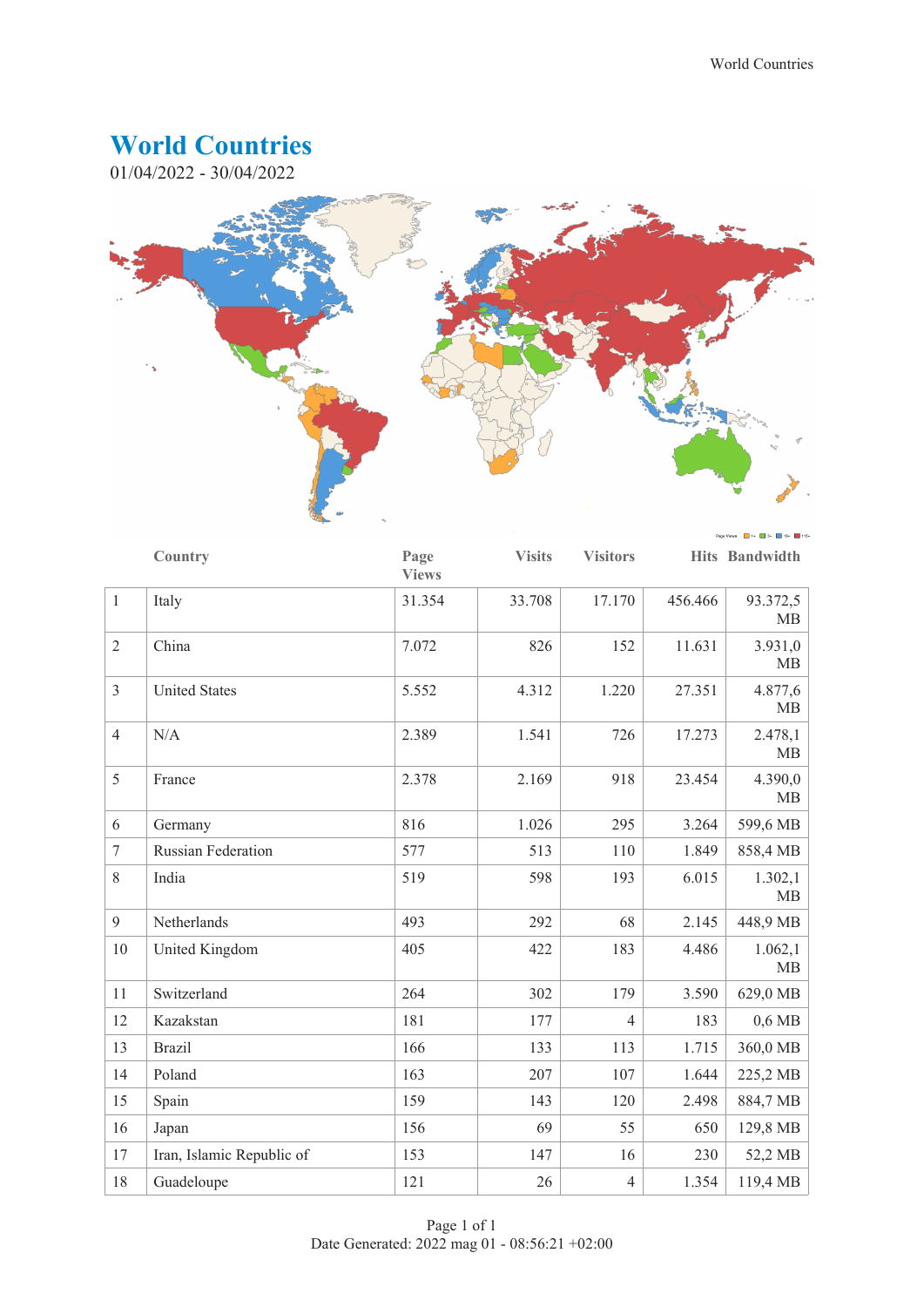| 19 | Ukraine                       | 115            | 73             | 51             | 377   | 30,4 MB  |
|----|-------------------------------|----------------|----------------|----------------|-------|----------|
| 20 | Canada                        | 104            | 105            | $70\,$         | 849   | 117,1 MB |
| 21 | Denmark                       | 92             | 112            | 35             | 523   | 75,1 MB  |
| 22 | Norway                        | 83             | 90             | 17             | 301   | 27,1 MB  |
| 23 | Hungary                       | 78             | 56             | 45             | 1.018 | 259,8 MB |
| 24 | Europe                        | 70             | 31             | 15             | 439   | 48,0 MB  |
| 25 | Belgium                       | 66             | 120            | 91             | 911   | 133,8 MB |
| 26 | Greece                        | 60             | 58             | 41             | 610   | 158,0 MB |
| 27 | San Marino                    | 54             | 41             | 16             | 534   | 177,5 MB |
| 28 | Sweden                        | 54             | 42             | 35             | 194   | 39,5 MB  |
| 29 | Romania                       | 48             | 150            | 105            | 892   | 71,0 MB  |
| 30 | Indonesia                     | 42             | 16             | 15             | 68    | 5,2 MB   |
| 31 | Czech Republic                | 42             | 57             | 38             | 457   | 69,9 MB  |
| 32 | Ireland                       | 40             | 150            | 16             | 744   | 188,7 MB |
| 33 | Israel                        | 39             | 29             | 16             | 662   | 86,6 MB  |
| 34 | Reunion                       | 36             | 9              | $\sqrt{2}$     | 272   | 23,8 MB  |
| 35 | Slovakia                      | 33             | 16             | 9              | 580   | 192,5 MB |
| 36 | Slovenia                      | 27             | 29             | $28\,$         | 401   | 86,5 MB  |
| 37 | Singapore                     | 27             | 22             | 8              | 252   | 66,0 MB  |
| 38 | Argentina                     | 26             | 39             | 34             | 366   | 73,0 MB  |
| 39 | Portugal                      | 25             | 28             | 22             | 338   | 17,6 MB  |
| 40 | Bulgaria                      | 24             | 22             | 15             | 260   | 50,1 MB  |
| 41 | Malaysia                      | 19             | 28             | 27             | 46    | 4,2 MB   |
| 42 | Taiwan                        | 19             | 43             | 14             | 121   | 13,2 MB  |
| 43 | Korea, Republic of            | 18             | 43             | 23             | 125   | 12,2 MB  |
| 44 | Austria                       | 18             | 51             | 46             | 251   | 57,7 MB  |
| 45 | Serbia                        | 18             | 9              | 9              | 185   | 32,0 MB  |
| 46 | Australia                     | 15             | 41             | 34             | 263   | 39,1 MB  |
| 47 | Saudi Arabia                  | 11             | 12             | 5              | 146   | 46,7 MB  |
| 48 | Croatia                       | 9              | 23             | 21             | 130   | 40,2 MB  |
| 49 | Holy See (Vatican City State) | 9              | 14             | $\overline{3}$ | 175   | 33,8 MB  |
| 50 | Turkey                        | 9              | 11             | 10             | 95    | 15,5 MB  |
| 51 | Latvia                        | 9              | 9              | $\overline{4}$ | 85    | 25,9 MB  |
| 52 | Egypt                         | $8\,$          | 6              | 6              | 77    | 8,1 MB   |
| 53 | Mexico                        | 6              | 32             | 29             | 77    | 9,5 MB   |
| 54 | Morocco                       | 6              | 7              | 5              | 29    | $2,7$ MB |
| 55 | Albania                       | 5              | 22             | 19             | 102   | 11,6 MB  |
| 56 | Dominican Republic            | 5              | $\tau$         | 6              | 35    | 6,9 MB   |
| 57 | Luxembourg                    | 5              | $\overline{7}$ | 5              | 40    | $1,7$ MB |
| 58 | Moldova, Republic of          | $\overline{4}$ | $\overline{4}$ | $\overline{4}$ | 14    | $0,5$ MB |
| 59 | Thailand                      | $\overline{4}$ | $\tau$         | $\tau$         | 91    | 6,8 MB   |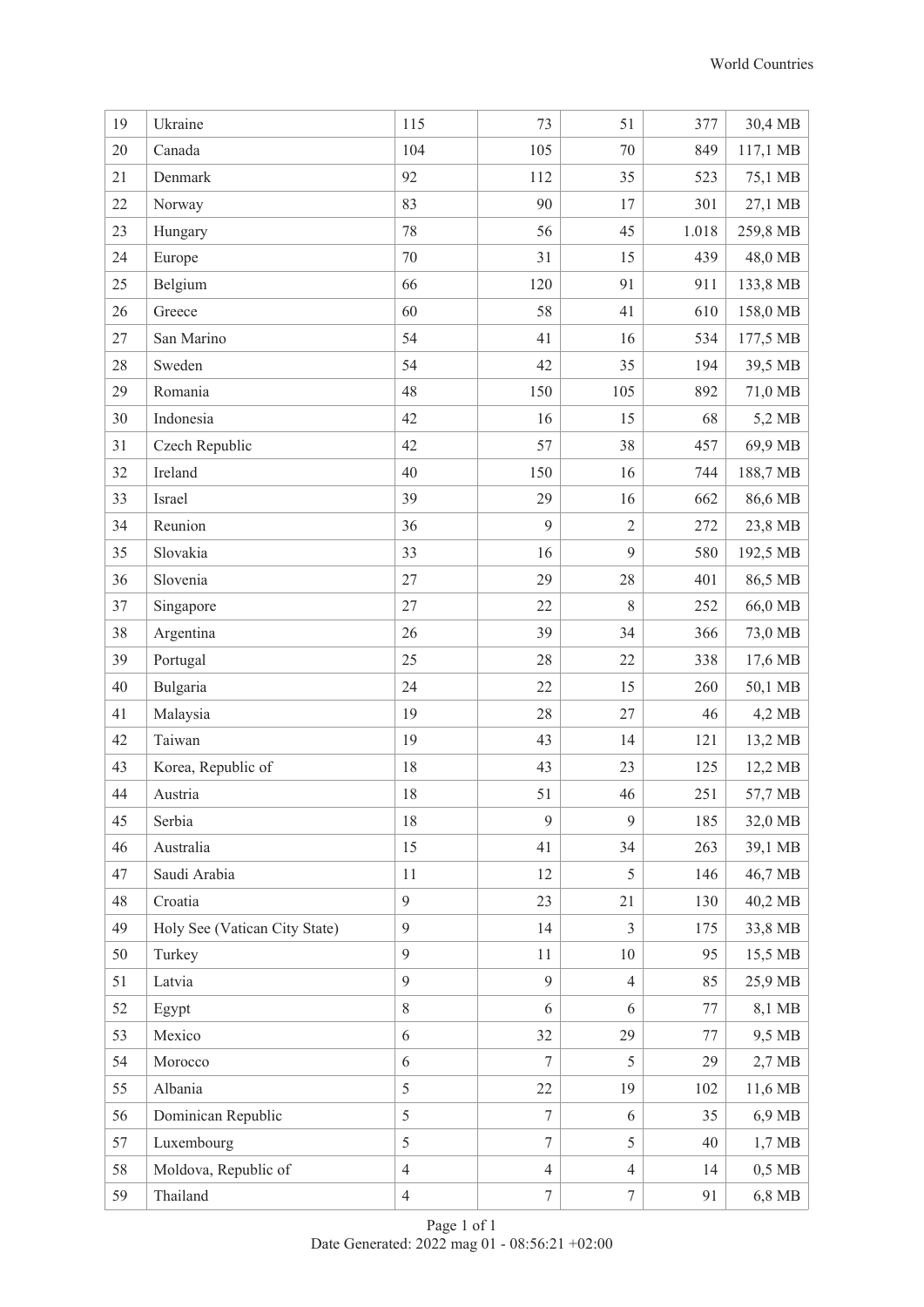| 60     | Malta                                         | $\overline{4}$   | 9              | $8\,$          | 73             | 8,7 MB   |
|--------|-----------------------------------------------|------------------|----------------|----------------|----------------|----------|
| 61     | Syrian Arab Republic                          | $\overline{4}$   | 1              | 1              | 30             | 1,4 MB   |
| 62     | Uruguay                                       | $\mathfrak{Z}$   | $\overline{4}$ | $\overline{3}$ | 73             | 13,6 MB  |
| 63     | Hong Kong                                     | $\overline{3}$   | 22             | 11             | 47             | 4,3 MB   |
| 64     | South Africa                                  | $\overline{3}$   | 5              | 3              | 5              | $0,1$ MB |
| 65     | Qatar                                         | $\mathfrak{Z}$   | $\overline{3}$ | $\mathbf{1}$   | 118            | 19,9 MB  |
| 66     | <b>Belarus</b>                                | $\sqrt{2}$       | $\overline{3}$ | $\mathfrak{Z}$ | $\overline{4}$ | $0,2$ MB |
| 67     | Honduras                                      | $\overline{2}$   | 1              | $\mathbf{1}$   | $\overline{2}$ | $0,0$ MB |
| 68     | Seychelles                                    | $\sqrt{2}$       | $\overline{2}$ | $\sqrt{2}$     | 3              | 1,8 MB   |
| 69     | Macedonia, the Former Yugoslav<br>Republic of | $\sqrt{2}$       | $\sqrt{2}$     | $\overline{2}$ | 47             | 9,0 MB   |
| $70\,$ | Lithuania                                     | $\overline{2}$   | $\overline{2}$ | $\overline{2}$ | 5              | 23,8 MB  |
| 71     | Peru                                          | $\mathbf{1}$     | 11             | 9              | 17             | 2,8 MB   |
| 72     | Colombia                                      | $\,1\,$          | 12             | 12             | 12             | $1,3$ MB |
| 73     | Montenegro                                    | $\mathbf{1}$     | $\overline{4}$ | 3              | 11             | $1,1$ MB |
| 74     | New Zealand                                   | $\mathbf{1}$     | $\overline{2}$ | $\overline{2}$ | 21             | 1,5 MB   |
| 75     | Benin                                         | $\mathbf{1}$     | $\overline{3}$ | 3              | 11             | $0,6$ MB |
| 76     | Philippines                                   | $\mathbf{1}$     | 6              | 6              | 12             | 1,5 MB   |
| 77     | Senegal                                       | $\mathbf{1}$     | $\mathfrak{Z}$ | 3              | 73             | 10,4 MB  |
| 78     | Tunisia                                       | $\mathbf{1}$     | $\mathfrak{Z}$ | $\overline{3}$ | 13             | 2,8 MB   |
| 79     | Libyan Arab Jamahiriya                        | $\mathbf{1}$     | 1              | $\mathbf{1}$   | 7              | $0,1$ MB |
| $80\,$ | El Salvador                                   | $\mathbf{1}$     | $\overline{3}$ | $\overline{3}$ | 23             | 3,4 MB   |
| 81     | Chile                                         | $\,1\,$          | 5              | 5              | 11             | $1,0$ MB |
| 82     | Guam                                          | $\mathbf{1}$     | 1              | 1              | 1              | $0,1$ MB |
| 83     | Macau                                         | $\,1\,$          | $\overline{2}$ | $\overline{2}$ | 3              | $0,0$ MB |
| 84     | Cote D'Ivoire                                 | $\mathbf{1}$     | $\sqrt{2}$     | $\sqrt{2}$     | 72             | 11,6 MB  |
| 85     | Satellite Provider                            | $\mathbf{1}$     | $\overline{2}$ | $\mathfrak{2}$ | 21             | 1,3 MB   |
| 86     | Venezuela                                     | $\mathbf{1}$     | $\mathbf{1}$   | $\mathbf{1}$   | 14             | 4,5 MB   |
| 87     | $\rm N/A$                                     | $\mathbf{1}$     | $\mathbf{1}$   | $\mathbf{1}$   | 33             | $0,4$ MB |
| 88     | Vietnam                                       | $\boldsymbol{0}$ | 6              | 5              | 6              | $0,6$ MB |
| 89     | Finland                                       | $\boldsymbol{0}$ | 9              | $\tau$         | 9              | 4,0 MB   |
| 90     | United Arab Emirates                          | $\boldsymbol{0}$ | $\overline{2}$ | $\overline{2}$ | $\overline{2}$ | $0,5$ MB |
| 91     | Bosnia and Herzegovina                        | $\boldsymbol{0}$ | $\overline{3}$ | $\overline{3}$ | $\overline{3}$ | $0,3$ MB |
| 92     | Ecuador                                       | $\boldsymbol{0}$ | 5              | 5              | 6              | $1,0$ MB |
| 93     | Estonia                                       | $\boldsymbol{0}$ | 5              | $\overline{4}$ | 9              | $1,0$ MB |
| 94     | Nicaragua                                     | $\boldsymbol{0}$ | $\overline{2}$ | 1              | $\overline{2}$ | $0,3$ MB |
| 95     | Iraq                                          | $\boldsymbol{0}$ | $\overline{2}$ | $\overline{2}$ | $\overline{2}$ | $0,1$ MB |
| 96     | Kenya                                         | $\boldsymbol{0}$ | $\overline{3}$ | $\overline{3}$ | $\overline{4}$ | 13,5 MB  |
| 97     | Turks and Caicos Islands                      | $\boldsymbol{0}$ | 1              | $\mathbf{1}$   | 1              | $0,0$ MB |
| 98     | Angola                                        | $\boldsymbol{0}$ | $\mathbf{1}$   | $\mathbf{1}$   | $\overline{2}$ | $0,1$ MB |
| 99     | Armenia                                       | $\boldsymbol{0}$ | $\overline{2}$ | $\overline{2}$ | $\overline{2}$ | $0,5$ MB |